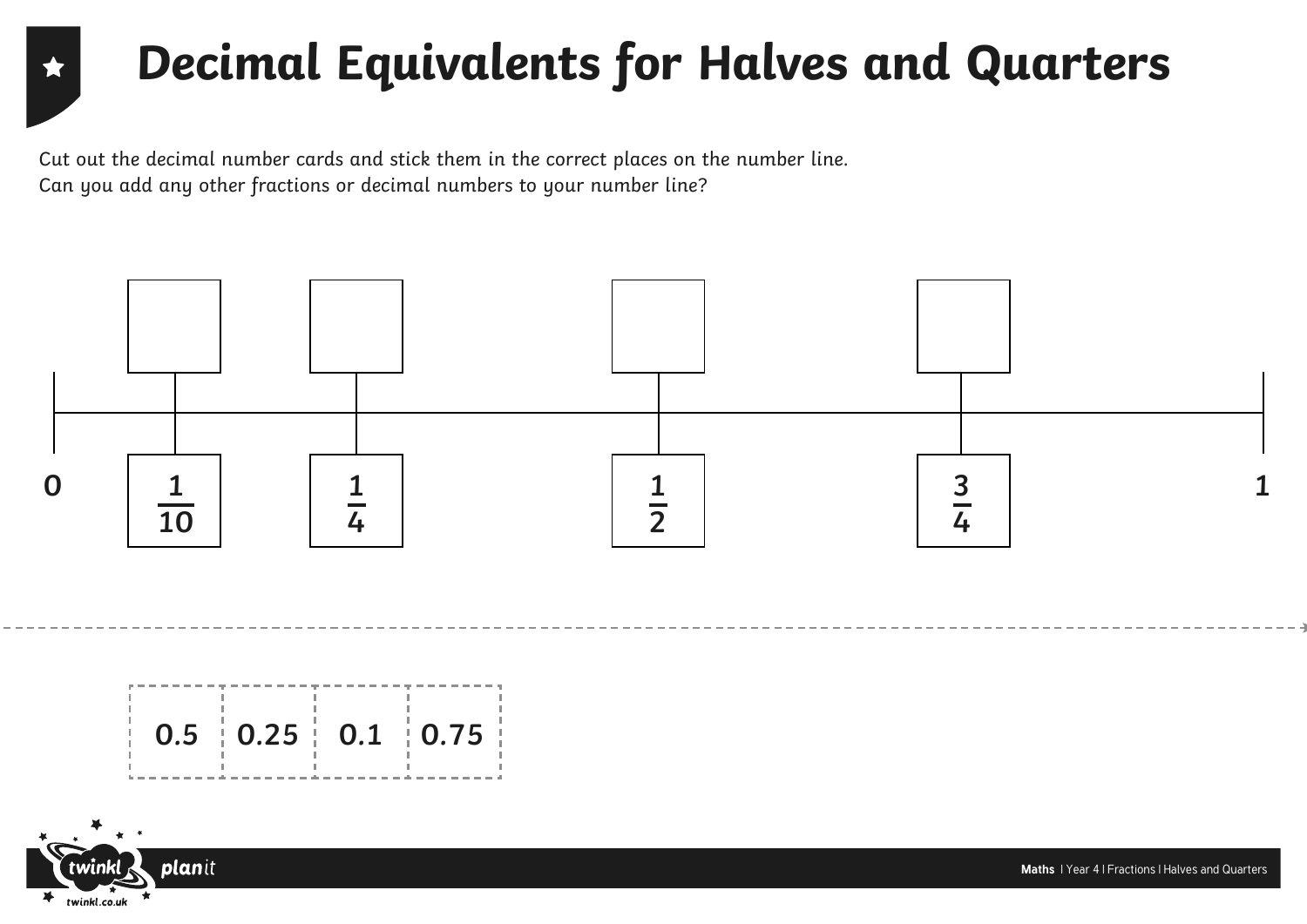## **Decimal Equivalents for Halves and Quarters**

Cut out the fraction and decimal number cards and stick them in the correct places on the number line. Can you add any other fractions or decimal numbers to your number line?



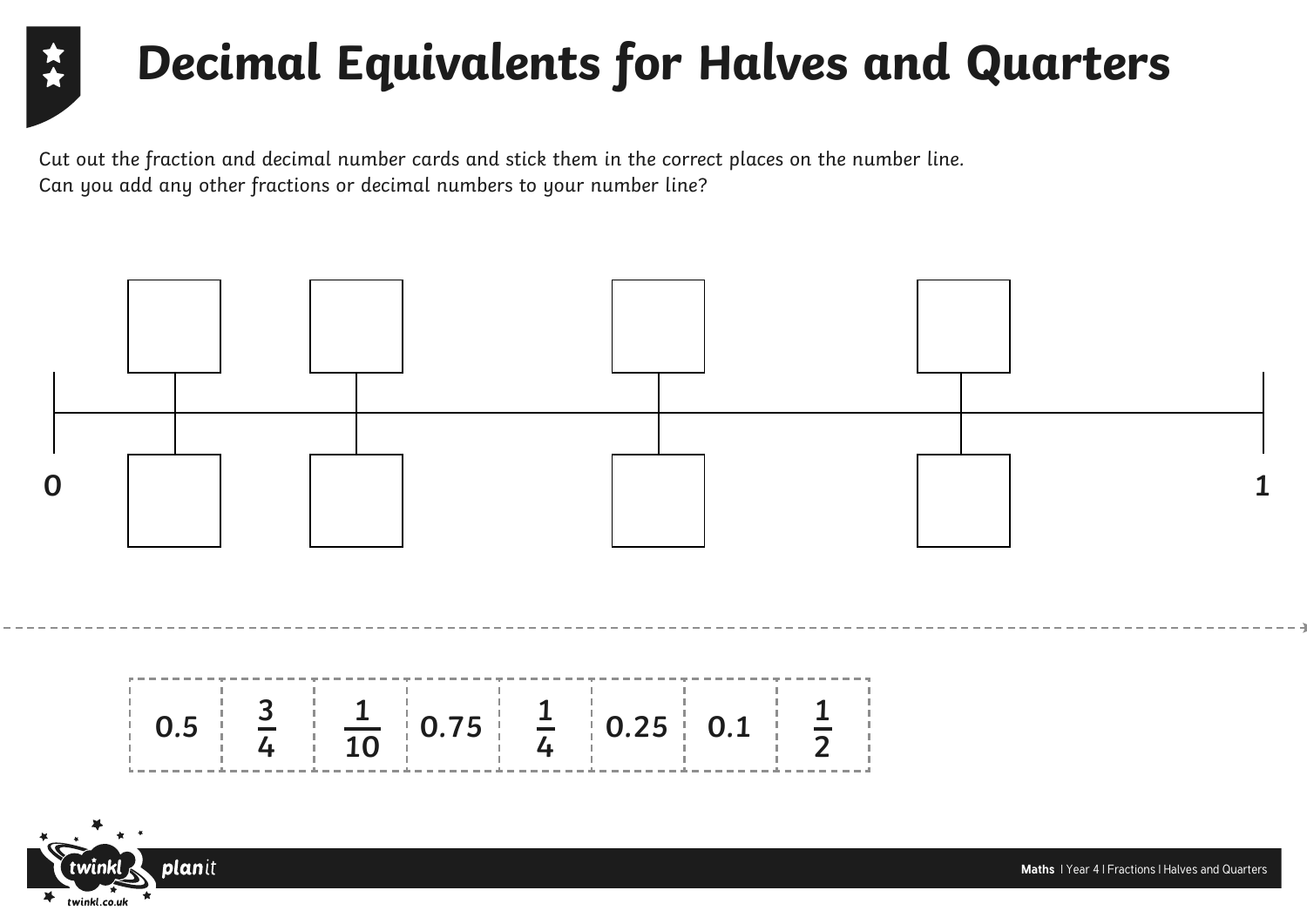

## **Decimal Equivalents for Halves and Quarters**

Cut out the fraction number cards and stick them in the correct places on the number line. Write the equivalent decimal numbers in the correct boxes on the number line. Can you add any other fractions or decimal numbers to your number line?